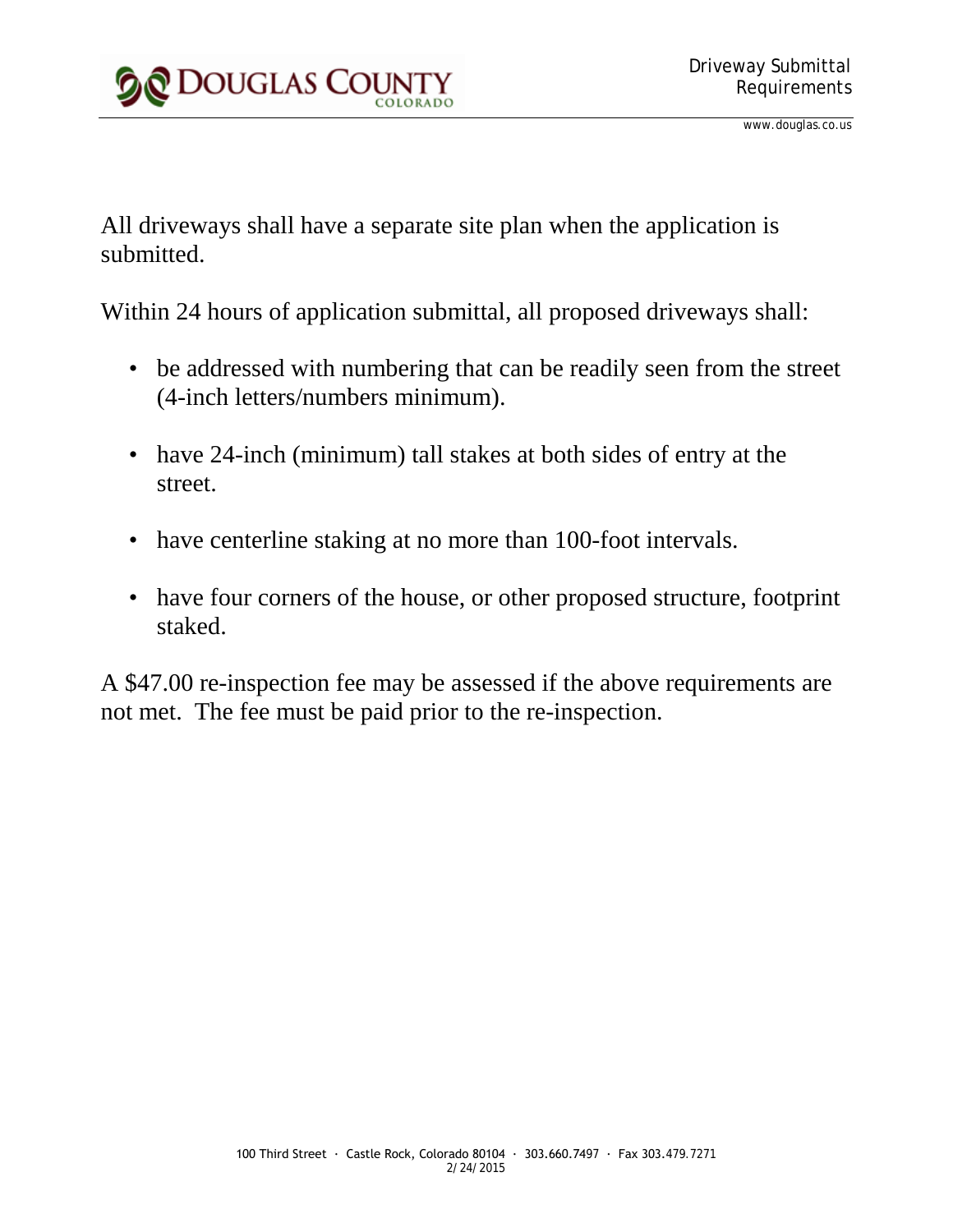

|                                                                                         |                                       |                                               |                                                    | www.douglas.co.us |
|-----------------------------------------------------------------------------------------|---------------------------------------|-----------------------------------------------|----------------------------------------------------|-------------------|
| <b>Residential Driveway Permit Application</b>                                          |                                       |                                               |                                                    |                   |
| Date: ________________                                                                  |                                       |                                               |                                                    |                   |
| <b>Permit Type:</b><br>New<br>Resurface                                                 | <b>Temporary Access</b><br>2nd Access |                                               | Relocate<br><b>Agricultural Access</b><br>ROW Only |                   |
|                                                                                         |                                       |                                               |                                                    |                   |
|                                                                                         |                                       |                                               |                                                    |                   |
| (Permittee)                                                                             |                                       |                                               |                                                    |                   |
| Home:                                                                                   |                                       | <b>Contact Information:</b>                   | Office: E-Mail: E-Mail:                            |                   |
| Mobile: _____________________                                                           | Other: ______________________         |                                               |                                                    |                   |
|                                                                                         |                                       |                                               |                                                    |                   |
| Section_________<br>Township__________                                                  |                                       |                                               | Subdivision<br>Filing <sub>__________</sub>        |                   |
| Range  __________                                                                       |                                       |                                               | $Lot \_\_$                                         |                   |
| Block<br><b>Install VehicleTracking Pad at Start of Construction.</b>                   |                                       |                                               |                                                    |                   |
| Applicant: <u>_________________________________</u>                                     |                                       |                                               |                                                    |                   |
|                                                                                         |                                       |                                               |                                                    |                   |
| <b>OFFICE USE ONLY</b>                                                                  |                                       |                                               |                                                    |                   |
| Culvert size: _________                                                                 |                                       |                                               | Cross Pan:                                         |                   |
|                                                                                         |                                       |                                               |                                                    |                   |
| Maintain Swale:<br>(No Culvert)                                                         |                                       |                                               | Form and Final Inspections Required:               |                   |
| Temporary Access Approved:                                                              |                                       |                                               | Expiration Date: 1988                              |                   |
| No Hard Surface in ROW:                                                                 |                                       |                                               | Other:                                             |                   |
| Driveway Permit #                                                                       |                                       |                                               |                                                    |                   |
|                                                                                         |                                       |                                               |                                                    |                   |
| Temp Access:<br>Assessment Attached:<br>Wildfire Mitigation Fee: \$<br>Driveway Fee: \$ |                                       | ST Hwy Access:<br>Easement:<br>Eng. Crossing: |                                                    |                   |
| Total Fee: \$                                                                           |                                       | Flood Plain:                                  |                                                    |                   |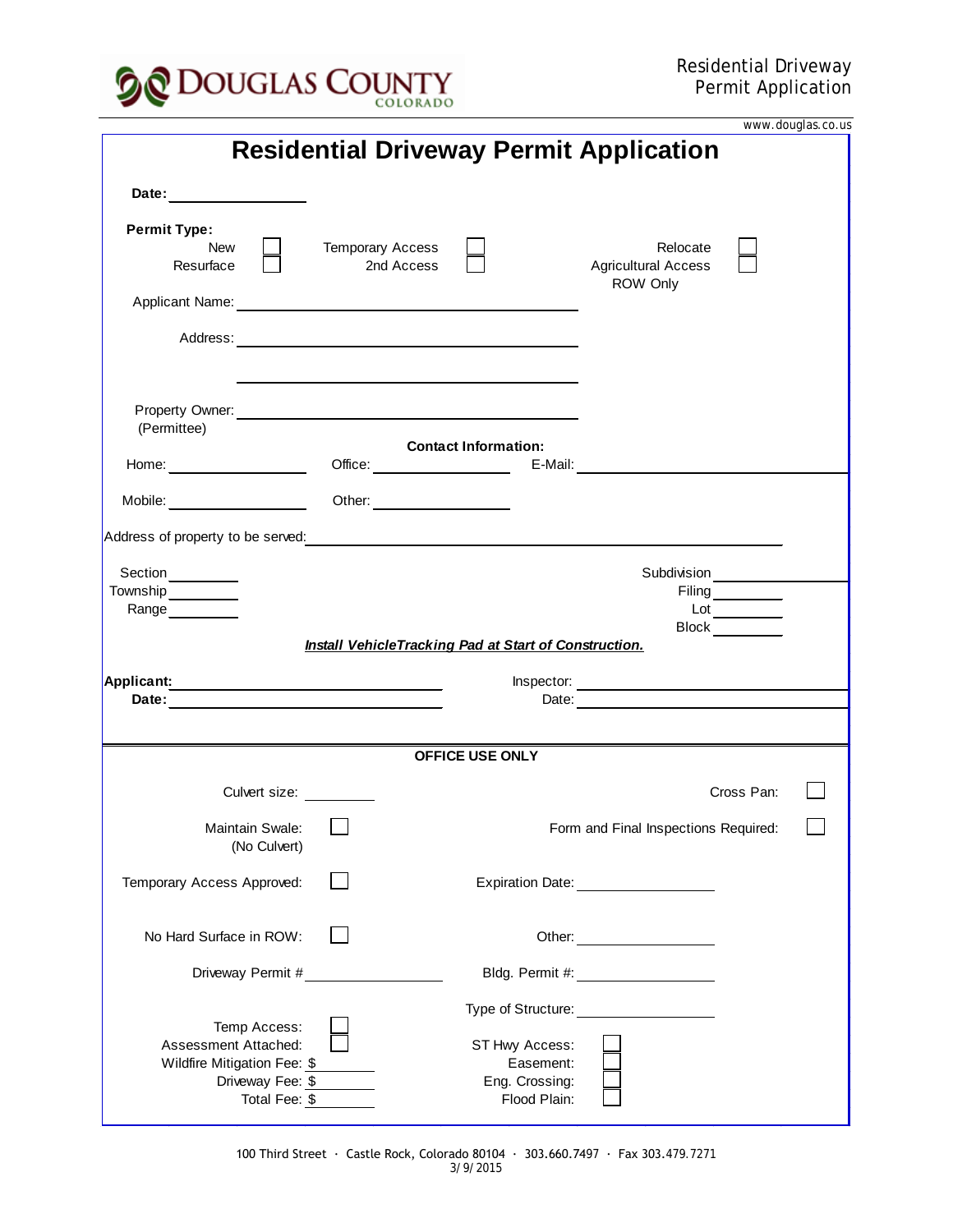

# **PREBLE'S MEADOW JUMPING MOUSE**

#### **What is the Prebles' meadow jumping mouse?**

The Preble's meadow jumping mouse is a rare mouse designated by the United States Fish and Wildlife Service as a "threatened species" under the Endangered Species Act. The federal threatened species designation prohibits the unlawful "take" of the Preble's meadow jumping mouse or its habitat.

## **Where does the mouse live?**

The Preble's meadow jumping mouse lives primarily in heavily vegetated riparian habitats. In Douglas County, the mouse has been located in or near many drainages, including tributaries and the main stream reaches, of East and West Plum Creek. However, *any*  stream reach or potential habitat within Douglas County may be subject to the requirements of the Endangered Species Act.

The mouse has also been found in Boulder, Elbert, El Paso, Jefferson and Larimer counties and in parts of Wyoming.

#### **What activities may be considered a violation of the Endangered Species Act?**

In its listing decision, the United States Fish and Wildlife Service identified activities that may result in violation of the Endangered Species Act to include:

1. Unauthorized or unpermitted collection, handling, harassing, or taking of the species;

### *ANY APPROVAL GIVEN BY DOUGLAS COUNTY DOES NOT OBVIATE THE NEED TO COMPLY WITH APPLICABLE FEDERAL, STATE, OR LOCAL LAWS AND/OR REGULATIONS.*

- 2. Activities that directly or indirectly result in the actual death or injury death of the mouse, or that modify the known habitat of the species, thereby significantly modifying essential behavioral patterns (e.g., plowing, mowing, or cutting; conversion of wet meadow or riparian habitats to residential, commercial, industrial, recreational areas, or cropland; overgrazing; road and trail construction; water development or impoundment; mineral extraction or processing;<br>off- highway vehicle use; and, hazardous highway vehicle use; and, hazardous material cleanup or bioremediation); and;
- 3. The application or discharge of agrichemicals, or other pollutants, and pesticides, onto plants, soil, ground water, or other surfaces in violation of label directions or any use following Service notification that such use, application or discharge is likely to harm the species; would be evidence of unauthorized use, application or discharge.

#### **How to determine if a proposed activity would violate the Endangered Species Act.**

Any questions regarding whether an activity will impact the Preble's meadow jumping mouse or its habitat should be directed to:

Peter Plage or Adam Misztal Fish and Wildlife Biologist Ecological Services Colorado Field Office P.O.Box 25486, DFC (MS 65412) Denver, CO 80225-0486 303-236-4773

#### **Where to find a licensed Wildlife Consultant to perform Preble's Surveys.**

A current list of wildlife consultants licensed to perform Preble's surveys may be found on the US Fish and Wildlife Service website at: http://www.fws.gov/mountainprairie/species/mammals/preble/PMJMComsultants.pdf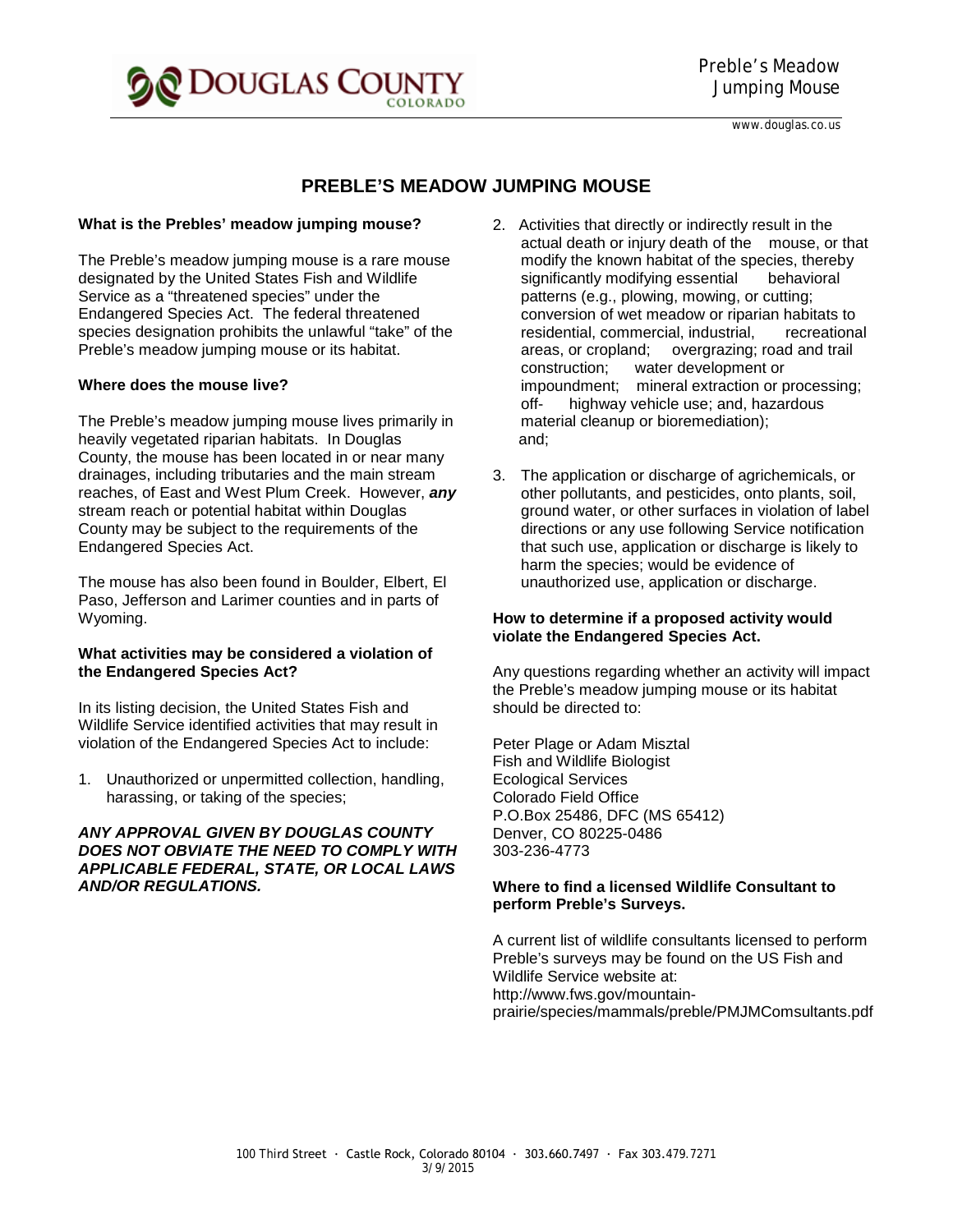





**\*** Driveway sight distance measured from a point on the driveway at 10 feet back from the edge of the road and measured from a height of eye at 3.5 feet on the driveway to a height of object at 4.25 feet on the road.

Reference Figure 4.2 of the "Douglas County Roadway Design & Construction Standards"

Sight distance developed From AASHTO "GREEN BOOK"